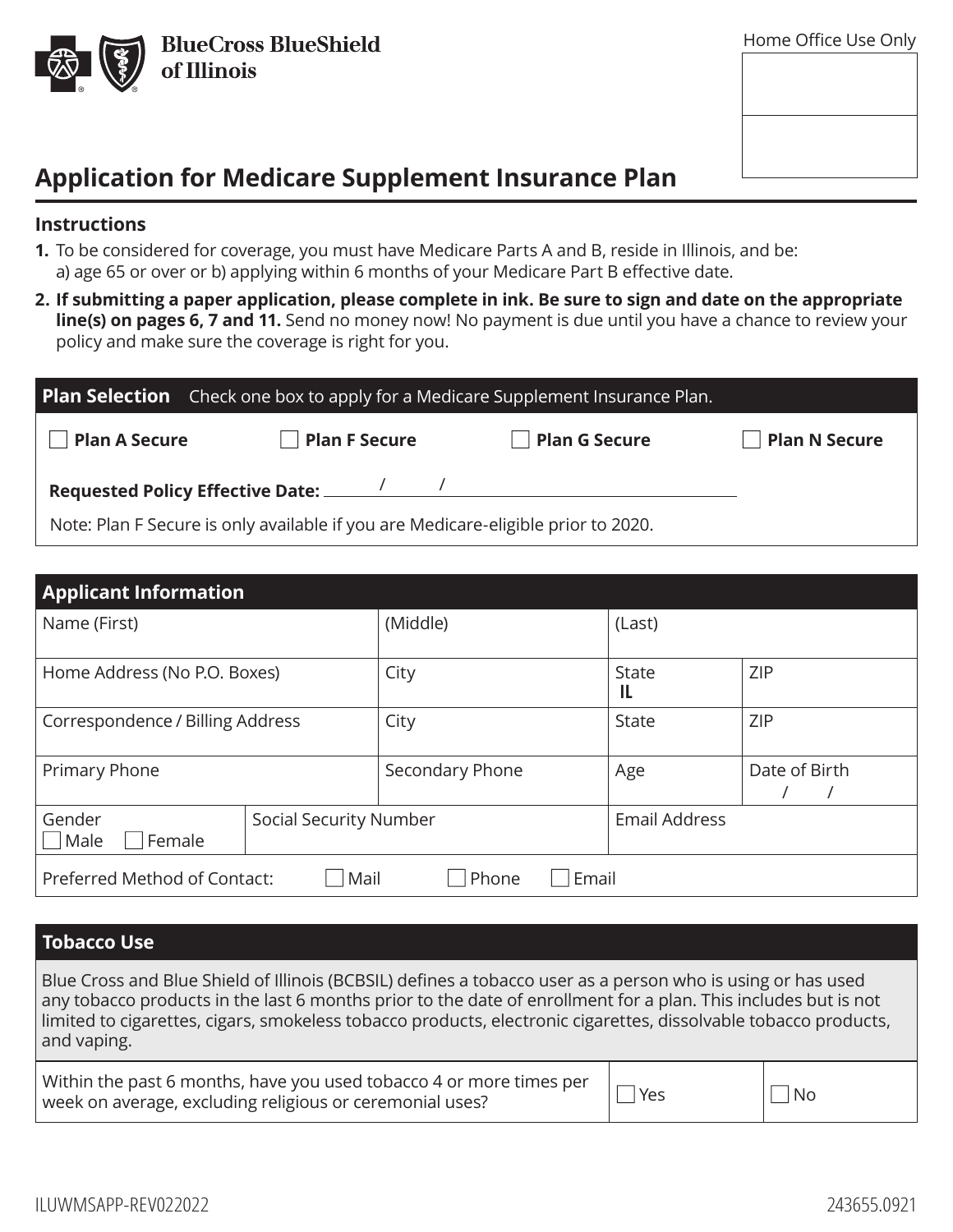#### **Premium Discounts**

BCBSIL Medicare Supplement premium discounts may be available. See below for details. If you are eligible for a discount, the discount will be applied to your next bill and remain in effect as long as you are enrolled in your BCBSIL Medicare Supplement plan.

Discounts cannot be combined; only one type of discount per member permitted. The percentage discount is the same for each type of discount.

#### **Household Discount**

You may be eligible if you and at least one or more other persons reside in the same household and both of you are enrolled in a BCBSIL Medicare Supplement policy. Applies to BCBSIL Medicare Supplement policies issued with an effective date on or after May 1, 2019.

| Are you applying for this discount?                                  |        | Yes                    | No. |
|----------------------------------------------------------------------|--------|------------------------|-----|
| <b>If yes</b> , provide a qualifying household member's information: |        |                        |     |
| Name (First)                                                         | (Last) | Subscriber/Enrollee ID |     |

### **Continue with Blue Discount**

You may be eligible if you had commercial group or individual health insurance coverage with a Blue Cross and Blue Shield Plan issued in Illinois, Montana, New Mexico, Oklahoma or Texas and that coverage was within one year of your BCBSIL Medicare Supplement policy becoming effective. Applies to BCBSIL Medicare Supplement policies issued with an effective date on or after April 1, 2022.

| Are you applying for this discount? | $  $ Yes | $\mathsf{l} \mathsf{l}$ No |
|-------------------------------------|----------|----------------------------|
|-------------------------------------|----------|----------------------------|

**If yes**, provide your previous commercial group or individual coverage subscriber ID: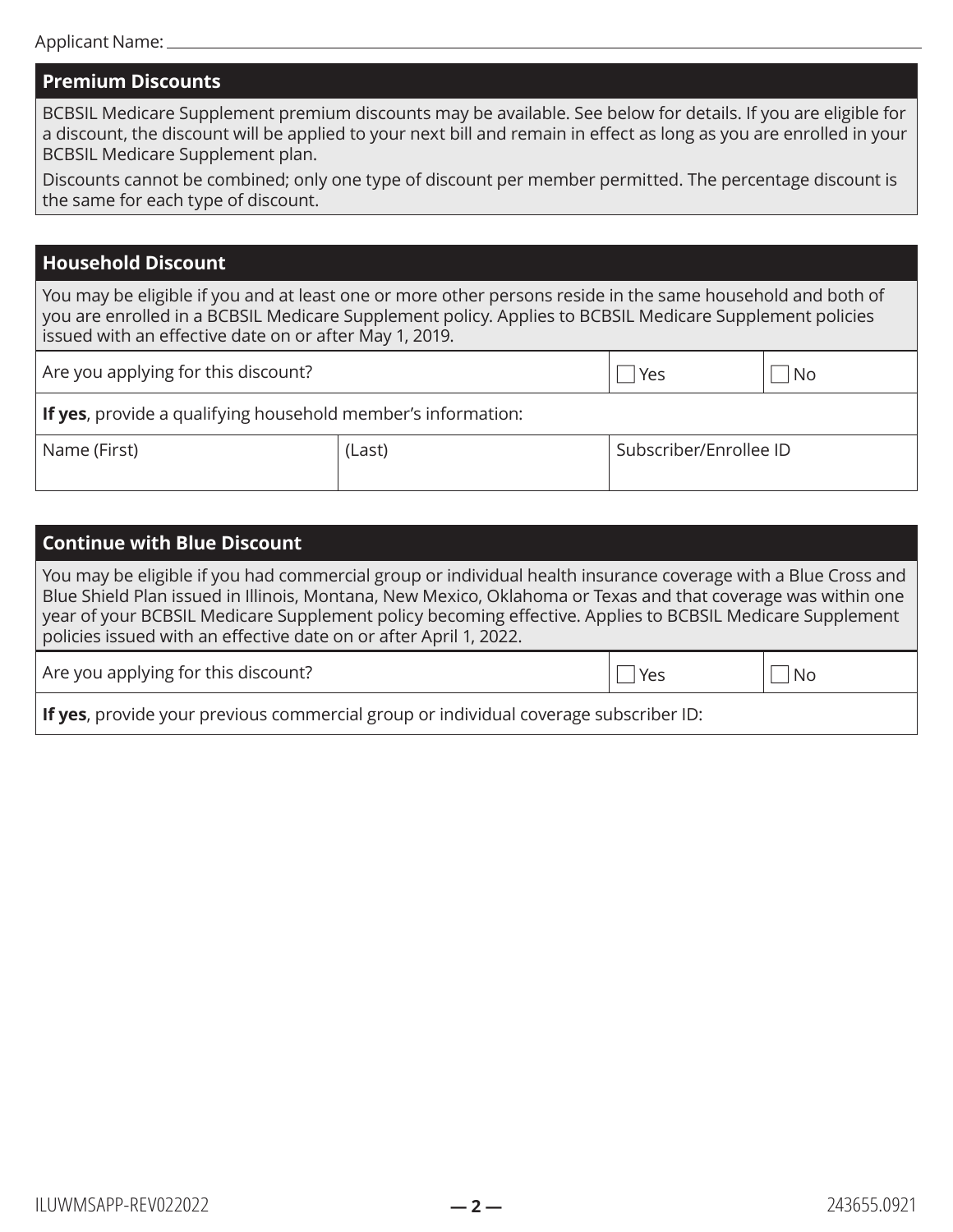| <b>Payment Option</b> (Select one payment option)                                                                                                                                                                                                                                                                                                                                                                                                                                                                                                                                                                                                                                                                                                                                                                                                                                                      |                                                                                                                                                                                                                                                                                                                                                                                                                                                         |
|--------------------------------------------------------------------------------------------------------------------------------------------------------------------------------------------------------------------------------------------------------------------------------------------------------------------------------------------------------------------------------------------------------------------------------------------------------------------------------------------------------------------------------------------------------------------------------------------------------------------------------------------------------------------------------------------------------------------------------------------------------------------------------------------------------------------------------------------------------------------------------------------------------|---------------------------------------------------------------------------------------------------------------------------------------------------------------------------------------------------------------------------------------------------------------------------------------------------------------------------------------------------------------------------------------------------------------------------------------------------------|
| 1. Premium deducted from bank account (choose one): Checking                                                                                                                                                                                                                                                                                                                                                                                                                                                                                                                                                                                                                                                                                                                                                                                                                                           | <b>Savings</b>                                                                                                                                                                                                                                                                                                                                                                                                                                          |
| Account holder name:                                                                                                                                                                                                                                                                                                                                                                                                                                                                                                                                                                                                                                                                                                                                                                                                                                                                                   |                                                                                                                                                                                                                                                                                                                                                                                                                                                         |
| Bank name:                                                                                                                                                                                                                                                                                                                                                                                                                                                                                                                                                                                                                                                                                                                                                                                                                                                                                             |                                                                                                                                                                                                                                                                                                                                                                                                                                                         |
| Bank routing number:                                                                                                                                                                                                                                                                                                                                                                                                                                                                                                                                                                                                                                                                                                                                                                                                                                                                                   | Bank account number:                                                                                                                                                                                                                                                                                                                                                                                                                                    |
| Account Owner Signature (if different than applicant)                                                                                                                                                                                                                                                                                                                                                                                                                                                                                                                                                                                                                                                                                                                                                                                                                                                  |                                                                                                                                                                                                                                                                                                                                                                                                                                                         |
| <b>Bank Draft Authorization Agreement</b><br>becoming due by initiating charges to my account in the form of checks, share drafts, or electronic debit<br>entries, and I request and authorize the financial institution named below to accept and honor the same to<br>my account.<br>I understand that this request for coverage is not an employer group health plan and is not intended, in<br>any way, to be an employer sponsored health insurance plan. I certify the employer(s) of those applying for<br>now or in the future.<br>I also understand that both the financial institution and BCBSIL reserve the right to terminate this payment<br>need to provide at least 10 days advanced notice to BCBSIL by telephone prior to a scheduled withdrawal<br>date falls on a non-business day or a holiday, the premium payment will be deducted from my account on<br>the next business day. | By signing this application, I request and authorize BCBSIL and/or its designee to obtain payment of amounts<br>coverage will not contribute any part of the premium or provide reimbursement for any part of the premium<br>program and/or my participation therein. To make changes to my financial institution I understand that I will<br>date. I authorize BCBSIL to deduct the premium payments from my checking or savings account. If the draft |
| 2. Premium to be billed by mail                                                                                                                                                                                                                                                                                                                                                                                                                                                                                                                                                                                                                                                                                                                                                                                                                                                                        |                                                                                                                                                                                                                                                                                                                                                                                                                                                         |
| <b>Monthly</b><br>Quarterly<br><b>3.</b> I will pay my premium: $\Box$                                                                                                                                                                                                                                                                                                                                                                                                                                                                                                                                                                                                                                                                                                                                                                                                                                 | <b>Semi-Annually</b><br><b>Annually</b>                                                                                                                                                                                                                                                                                                                                                                                                                 |
|                                                                                                                                                                                                                                                                                                                                                                                                                                                                                                                                                                                                                                                                                                                                                                                                                                                                                                        |                                                                                                                                                                                                                                                                                                                                                                                                                                                         |

| <b>Medicare Beneficiary Identifier</b>                                                                                                                                   |                        |  |  |
|--------------------------------------------------------------------------------------------------------------------------------------------------------------------------|------------------------|--|--|
| Please copy the Medicare Beneficiary Identifier from your red, white and blue Medicare Card.<br>This number must be provided to us to complete your application process. |                        |  |  |
| Medicare Beneficiary Identifier  ___   ___   ___   ___   ___   ___   ___   ___   ___   ___   ___   _                                                                     |                        |  |  |
| Part A Effective Date:                                                                                                                                                   | Part B Effective Date: |  |  |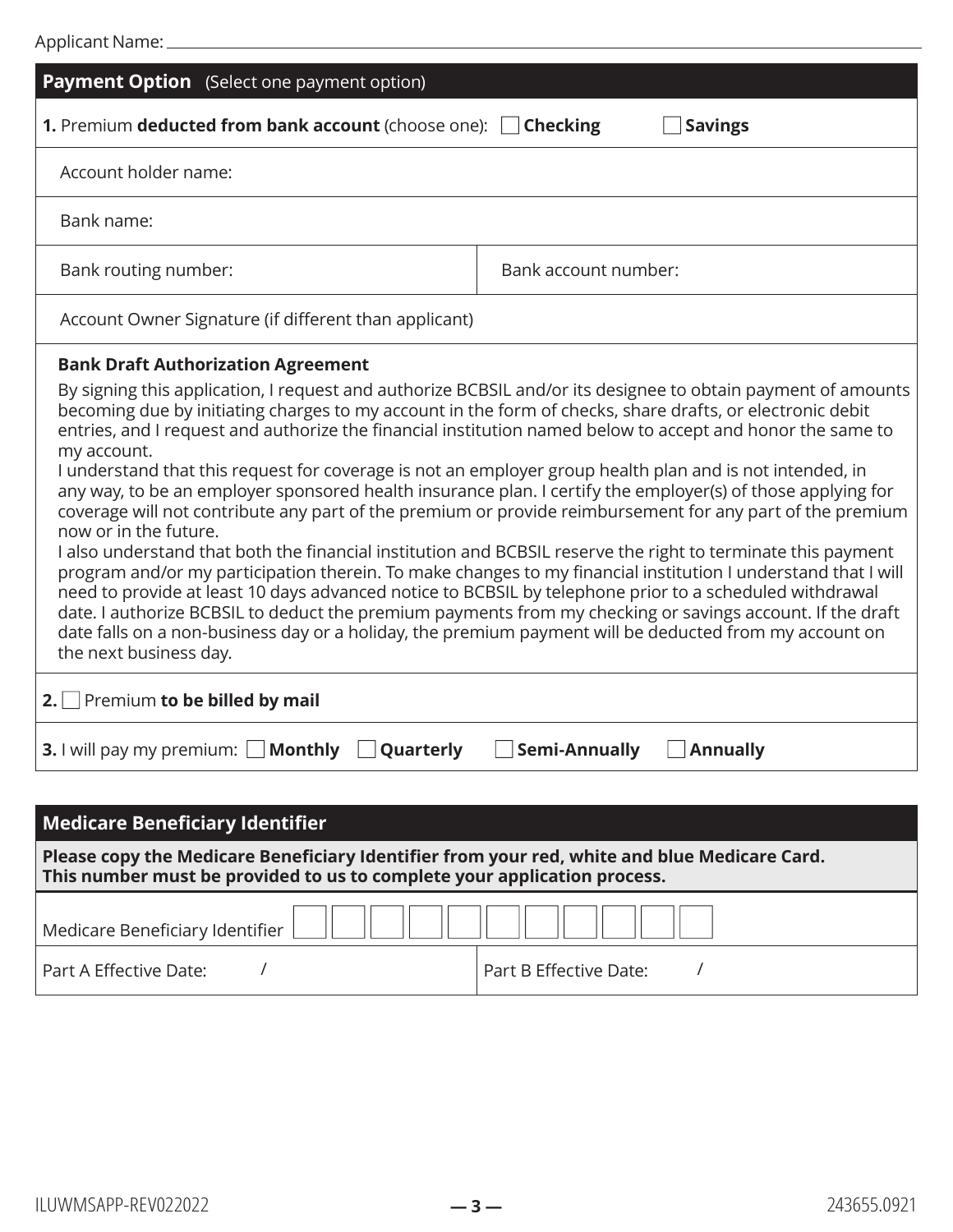| <b>Consumer Protection Information</b>                                                                                                                                                                                                                                                                                                                                                                                                        |                           |           |  |
|-----------------------------------------------------------------------------------------------------------------------------------------------------------------------------------------------------------------------------------------------------------------------------------------------------------------------------------------------------------------------------------------------------------------------------------------------|---------------------------|-----------|--|
| If you lost or are losing other health insurance coverage and received a notice from your prior insurer saying<br>you were eligible for guaranteed issue of a Medicare Supplement insurance policy, or that you had certain<br>rights to buy such a policy, you may be guaranteed acceptance in one or more of our Medicare Supplement<br>Insurance Plans. Please include a copy of the notice from your prior insurer with your application. |                           |           |  |
| Please answer all questions. Please mark Yes or No below with an "X" to the best of your knowledge.                                                                                                                                                                                                                                                                                                                                           |                           |           |  |
| <b>1.</b> Did you turn age 65 in the last 6 months?                                                                                                                                                                                                                                                                                                                                                                                           | <b>Yes</b>                | <b>No</b> |  |
| 2. Did you enroll in Medicare Part B in the last 6 months?                                                                                                                                                                                                                                                                                                                                                                                    | <b>P</b> Yes              | No.       |  |
| If yes, what is the effective date?                                                                                                                                                                                                                                                                                                                                                                                                           | <b>Effective Date:</b>    |           |  |
| 3. Are you covered for medical assistance through the state Medicaid program?<br>NOTE TO APPLICANT: If you are participating in a "Spend-Down Program" and<br>have not met your "Share of Cost," please answer NO to this question.                                                                                                                                                                                                           | Yes                       | No        |  |
| a. If yes, will Medicaid pay your premiums for this Medicare Supplement policy?                                                                                                                                                                                                                                                                                                                                                               | $ $ Yes                   | No        |  |
| <b>b. If yes</b> , do you receive any benefits from Medicaid OTHER THAN<br>payments toward your Medicare Part B premium?                                                                                                                                                                                                                                                                                                                      | Yes                       | <b>No</b> |  |
| 4. If you had coverage from any Medicare plan other than Original Medicare<br>within the past 63 days (for example, a Medicare Advantage plan, or a<br>Medicare HMO or PPO), fill in your start and end dates.<br>(If you are still covered under this plan, leave "End Date" blank.)                                                                                                                                                         | <b>Start Date:</b>        | End Date: |  |
| a. If you are still covered under the Medicare plan, do you intend to replace<br>your current coverage with this new Medicare Supplement policy?                                                                                                                                                                                                                                                                                              | <b>P</b> Yes              | No        |  |
| <b>b.</b> Was this your first time in this type of Medicare plan?                                                                                                                                                                                                                                                                                                                                                                             | Yes                       | No        |  |
| c. Did you drop a Medicare Advantage policy to enroll in the Medicare plan?                                                                                                                                                                                                                                                                                                                                                                   | Yes                       | No        |  |
| 5. Do you have another Medicare Supplement policy in force?                                                                                                                                                                                                                                                                                                                                                                                   | Yes                       | <b>No</b> |  |
| <b>a. If so</b> , with what company, and what plan do you have?                                                                                                                                                                                                                                                                                                                                                                               |                           |           |  |
| <b>b. If so</b> , do you intend to replace your current Medicare Supplement policy<br>with this policy?                                                                                                                                                                                                                                                                                                                                       | $\lceil \cdot \rceil$ Yes | <b>No</b> |  |
| 6. Have you had coverage under any other health insurance within the<br>past 63 days?                                                                                                                                                                                                                                                                                                                                                         | Yes                       | <b>No</b> |  |
| <b>a. If so</b> , with what company, and what kind of policy?<br>(For example, an employer, union, or individual plan).                                                                                                                                                                                                                                                                                                                       |                           |           |  |
| <b>b.</b> What are your dates of coverage under the other policy?<br>(If you are still covered under the other policy, leave "End Date" blank.)                                                                                                                                                                                                                                                                                               | <b>Start Date:</b>        | End Date: |  |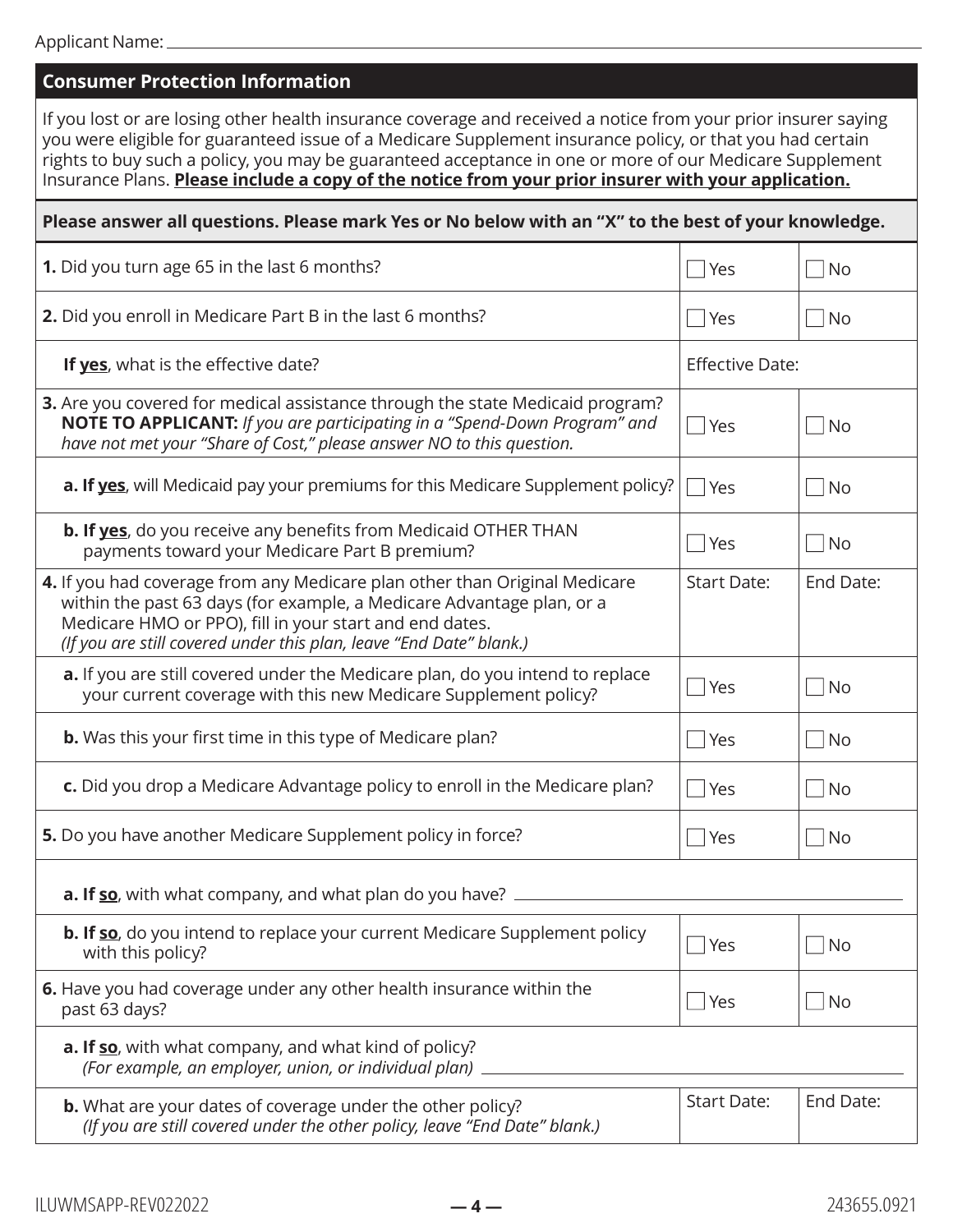#### Applicant Name:

#### **Statements**

**1.** You do not need more than one Medicare Supplement policy.

- **2.** If you purchase this policy, you may want to evaluate your existing health coverage and decide if you need more than one type of coverage in addition to your Medicare benefits.
- **3.** You may be eligible for benefits under Medicaid and may not need a Medicare Supplement policy.

**4.** If, after purchasing this policy, you become eligible for Medicaid, the benefits and premiums under your Medicare Supplement policy can be suspended, if requested, during your entitlement to benefits under Medicaid for 24 months. You must request this suspension within 90 days of becoming eligible for Medicaid. If you are no longer entitled to Medicaid, your suspended Medicare Supplement policy (or, if that is no longer available, a substantially equivalent policy) will be reinstituted if requested within 90 days of losing Medicaid eligibility.**\***

- **5.** If you are eligible for, and have enrolled in a Medicare Supplement policy by reason of disability and you later become covered by an employer or union-based group health plan, the benefits and premiums under your Medicare Supplement policy can be suspended, if requested, while you are covered under the employer or union-based group health plan. If you suspend your Medicare Supplement policy under these circumstances, and later lose your employer or union-based group health plan, your suspended Medicare Supplement policy (or, if that is no longer available, a substantially equivalent policy) will be reinstituted if requested within 90 days of losing your employer or union-based group health plan.**\***
- **6.** Counseling services may be available in your state to provide advice concerning your purchase of a Medicare Supplement Insurance Plan and concerning medical assistance through the state Medicaid program, including benefits as a Qualified Medicare Beneficiary (QMB) and a Specified Low-Income Medicare Beneficiary (SLMB).

For information on Medicaid eligibility, call your local Social Security office. For questions on Medicare Supplement Insurance Plans, call 1-800-MEDICARE (1-800-633-4227).

**7.** Under Illinois Senate Bill 147, if you are between the ages of 65 and 75 and have enrolled in a Medicare Supplement policy, you are entitled to an annual open enrollment period lasting 45 days starting with your birthday. During this time, you will be able to purchase a BCBSIL Medicare Supplement policy that offers benefits equal to or lesser than those provided by your previous coverage. This policy cannot be denied or conditioned, nor discriminate in the pricing of coverage because of health status, claims experience, receipt of health care, or a medical condition of the individual. Purchasing a new Medicare Supplement policy will require reapplying within the 45 day window.

**\*** If the Medicare Supplement policy provided coverage for outpatient prescription drugs and you enrolled in Medicare Part D while your policy was suspended, the reinstituted policy will not have outpatient prescription drug coverage, but will otherwise be substantially equivalent to your coverage before the date of the suspension.

## **Questions?**

Call us at our Customer Service toll-free number **877-384-9297**, call your insurance agent at the number listed on page 7, or visit **[www.bcbsil.com](http://www.bcbsil.com)**.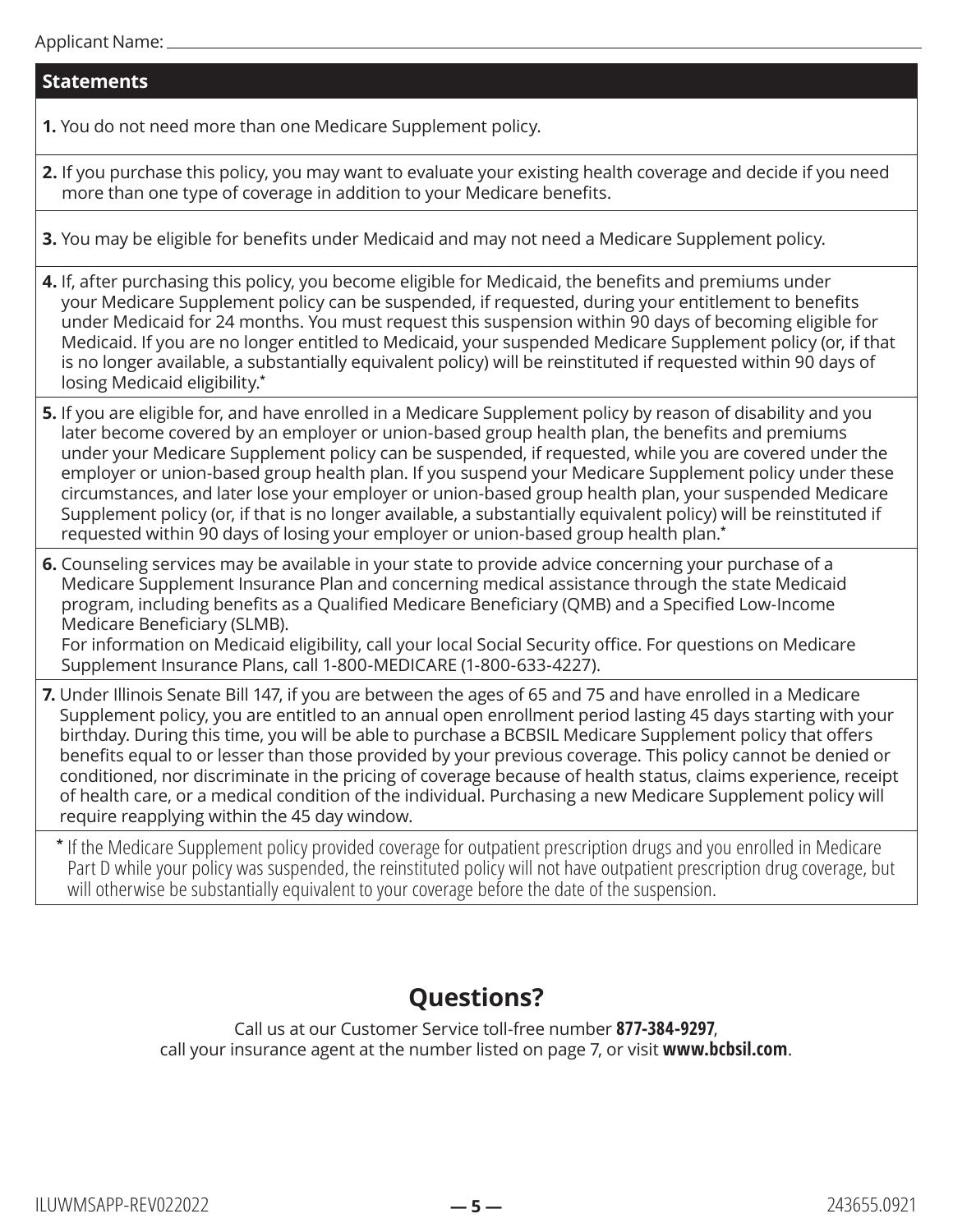#### **Proxy Statement**

The undersigned hereby appoints the Board of Directors of HCSC Insurance Services Company, a Mutual Legal Reserve Company, or any successor thereof ("HISC"), with full power of substitution, and such persons as the Board of Directors may designate by resolution, as the undersigned's proxy to act on behalf of the undersigned at all meetings of members of HISC (and at all meetings of members of any successor of HISC) and any adjournments thereof, with full power to vote on behalf of the undersigned on all matters that may come before any such meeting and any adjournment thereof. The annual meeting of members shall be held each year in the corporate headquarters (300 E Randolph St., Chicago, IL 60601) on the last Tuesday of October at 12:30 p.m. Special meetings of members may be called pursuant to notice mailed to the member not less than 30 nor more than 60 days prior to such meetings. This proxy shall remain in effect until revoked in writing by the undersigned at least 20 days prior to any meeting of members, or by attending and voting in person at any annual or special meeting of members.

Applicant Signature (optional):

| Print Your Name as You Signed It: | Date: |  |  |  |
|-----------------------------------|-------|--|--|--|
|                                   |       |  |  |  |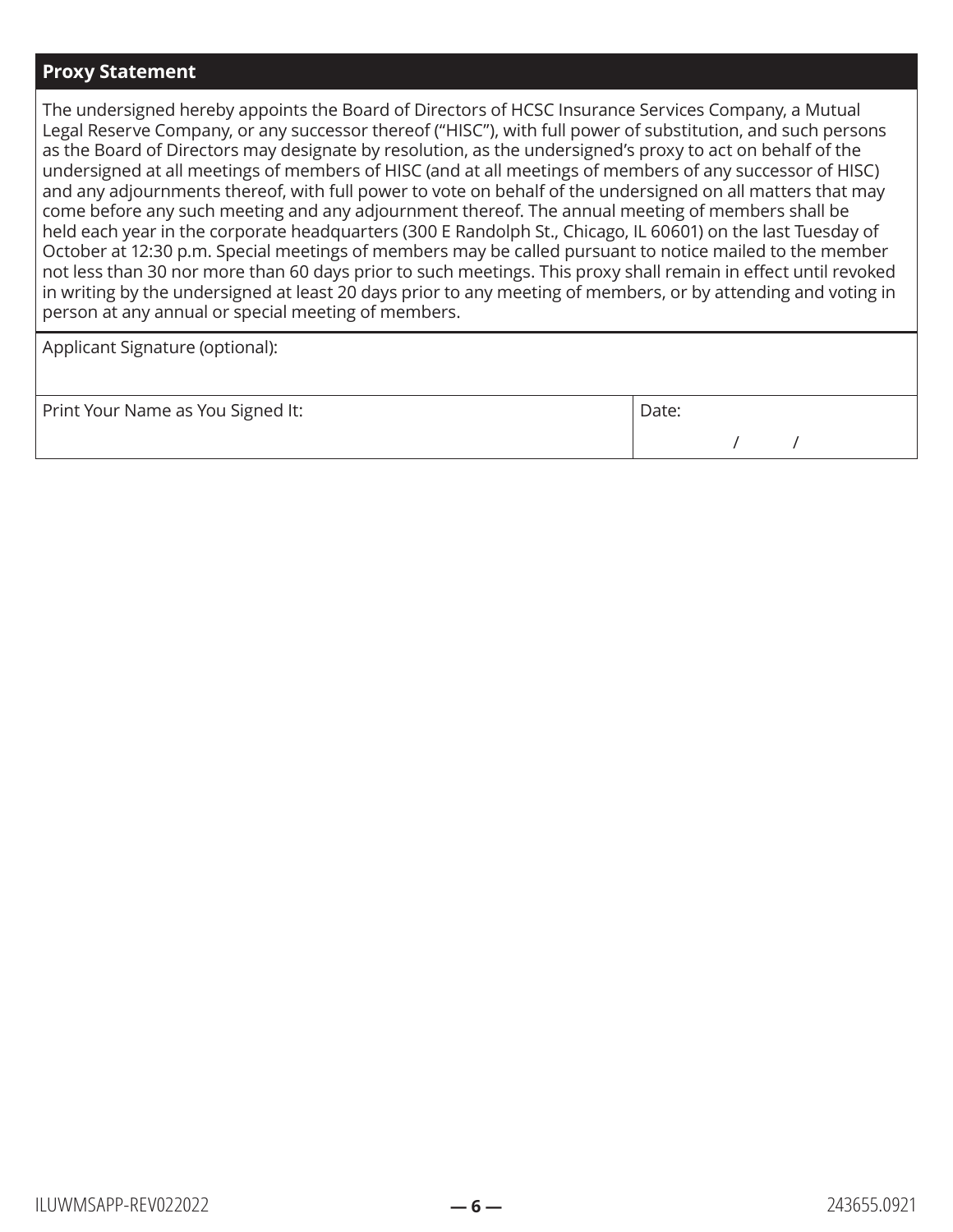## **Acknowledgements and Signature**

**1.** I hereby apply for coverage and request a policy to review for the Medicare Supplement policy indicated.

- **2.** I understand that once my first premium payment is received, I will be covered as of the date shown on the Company identification card. Once coverage begins, I understand I have 30 days to return my policy materials and receive a full refund for any premiums paid. Services are covered only when received on or after the effective date of the policy chosen, except in the case of inpatient services, where the admission must occur on or after the effective date to be covered.
- **3.** I hereby declare that the statements and answers on this application, including but not limited to those relating to age and medical history, are true and complete to the best of my knowledge and belief. I agree that the Company, believing them to be true, shall rely and act upon them accordingly. I hereby agree to furnish any additional information, if requested.
- **4.** I understand that the Company has the right to reject my application. If the Company rejects my application, I will be notified in writing. If this application is accepted, it will become part of the insurance policy.
- **5.** I acknowledge that I have read and understand the Statements section regarding Medicare Supplement coverage. If eligible for a Medicare Select Plan, I have also read and understand the statements regarding Medicare Select as described in the Outline of Coverage. WARNING: Any person who knowingly, and with intent to injure, defraud or deceive any insurer, makes any claim for the proceeds of an insurance policy containing any false, incomplete or misleading information may be guilty of a felony.
- **6.** I acknowledge that any agent is acting on my behalf for purposes of purchasing the insurance, and that if the Company accepts this application and issues an individual policy, the Company may pay the agent a commission and/or other compensation in connection with the issuance of such individual policy.
- **7.** I acknowledge if I desire additional information regarding any commissions or other compensation paid to the agent by the Company in connection with the issuance of the individual policy, I should contact the agent.
- **8.** I acknowledge that I have received a copy of the Medicare Supplement Buyer's Guide.
- **9.**  $\Box$  **Outline of Coverage:** I acknowledge receipt of Outline of Coverage.

## **Signature Required**

Must be signed **in ink** and dated to avoid processing delays. For Power of Attorney and Legal Guardianships, be sure to submit copies of the court documents with the application.

| Applicant: |  | Date: |
|------------|--|-------|
|------------|--|-------|

## **Agent Information** (If Applicable)

*The following information is to be filled out by an agent, if Applicant is purchasing coverage through an agent.*

Please list any other health insurance policies or coverages sold to the applicant which are still in force:

Please list any other health insurance policies or coverages sold to the applicant within the last five (5) years which are no longer in force:

| I have reaffirmed that the information supplied on this application is accurate and complete. |              |  |
|-----------------------------------------------------------------------------------------------|--------------|--|
| Agent Signature:<br>Date:                                                                     |              |  |
| Print Name:                                                                                   | Broker Code: |  |
| Agency Name (If Applicable):                                                                  | Agent Phone: |  |

/ /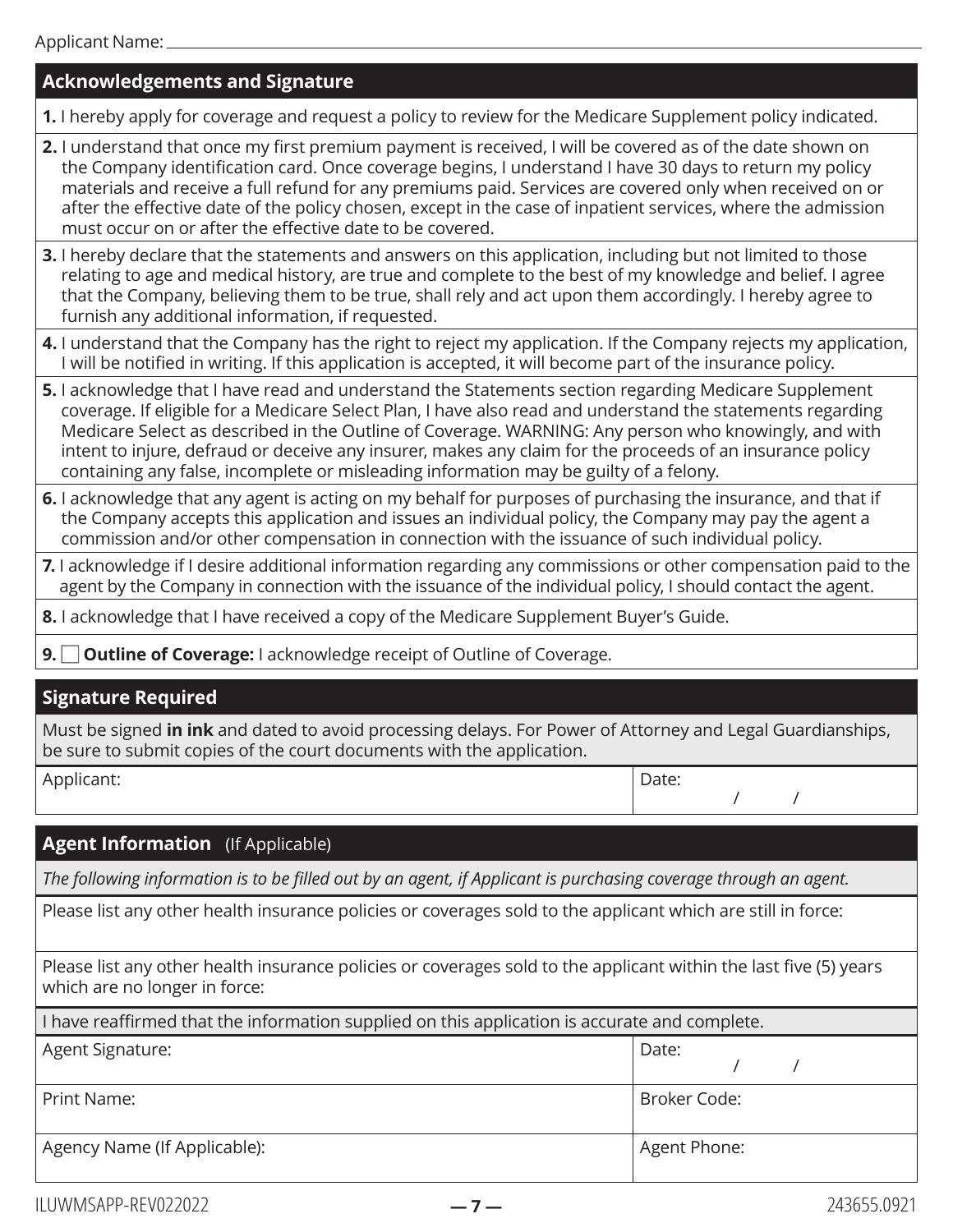## **PLEASE CONTINUE ON THIS PAGE IF YOU ARE NOT NEWLY ELIGIBLE TO ENROLL IN MEDICARE DUE TO AGE OR DISABILITY.**

### **Guaranteed Issue Eligibility**

Please mark Yes or No to questions 1–8 with an "X." If you answer "Yes" to any and if you are applying before the 63rd day after your coverage terminated, you are eligible for guaranteed issuance of this Medicare Supplement policy. If you are eligible for guaranteed issuance of this policy, do not complete the Health History/Medical Questions that start on page 10. Proceed to page 11 and sign the Medical Authorization.

#### **Have any of the following events listed below, and on the next page, occurred?**

| 1. The individual is enrolled under an employee welfare benefit plan that provides health<br>benefits that supplement the benefits under Medicare, and the plan terminates, or<br>the plan ceases to provide all such supplemental health benefits to the individual; or<br>the individual is enrolled under an employee welfare benefit plan that is primary to<br>Medicare and the plan terminates or the plan ceases to provide all health benefits to<br>the individual because the individual leaves the plan.                                                                                                                                                                                                                                                                                                                                                                                                                                                                                                                                                                                                                                                                                                                                                                                                                                                                                                                                                                                                                                                                                                                                                                                                                                                                                                                                                                                                                                                                                                                                                                                                                                                                                                                             | Yes | <b>No</b> |
|-------------------------------------------------------------------------------------------------------------------------------------------------------------------------------------------------------------------------------------------------------------------------------------------------------------------------------------------------------------------------------------------------------------------------------------------------------------------------------------------------------------------------------------------------------------------------------------------------------------------------------------------------------------------------------------------------------------------------------------------------------------------------------------------------------------------------------------------------------------------------------------------------------------------------------------------------------------------------------------------------------------------------------------------------------------------------------------------------------------------------------------------------------------------------------------------------------------------------------------------------------------------------------------------------------------------------------------------------------------------------------------------------------------------------------------------------------------------------------------------------------------------------------------------------------------------------------------------------------------------------------------------------------------------------------------------------------------------------------------------------------------------------------------------------------------------------------------------------------------------------------------------------------------------------------------------------------------------------------------------------------------------------------------------------------------------------------------------------------------------------------------------------------------------------------------------------------------------------------------------------|-----|-----------|
| 2. The individual is enrolled with a Medicare Advantage organization under a Medicare<br>Advantage plan under Part C of Medicare, and any of the following circumstances<br>apply, or the individual is 65 years of age or older and is enrolled with a Program of<br>All-Inclusive Care for the Elderly (PACE) provider under section 1894 of the Social<br>Security Act, and there are circumstances similar to the following that would permit<br>discontinuance of the individual's enrollment with such provider if such individual<br>was enrolled in a Medicare Advantage plan: (A) the certification of the organization<br>or plan has been terminated; or (B) the organization has terminated or otherwise<br>discontinued providing the plan in the area in which the individual resides; (C) the<br>individual is no longer eligible to elect the plan because of a change in the individual's<br>place of residence or other change in circumstances specified by the Secretary, but<br>not including termination of the individual's enrollment on the basis described in<br>section 1851 (g)(3)(B) of the Social Security Act (where the individual has not paid<br>premiums on a timely basis or has engaged in disruptive behavior as specified in<br>standards under section 1856), or the plan is terminated for all individuals within<br>a residence area; (D) the individual demonstrates, in accordance with guidelines<br>established by the Secretary, that: (i) the organization offering the plan substantially<br>violated a material provision of the organization's contract under U.S.C. Title 42,<br>Chapter 7, Subchapter XVIII, Part D in relation to the individual, including the failure<br>to provide an individual on a timely basis medically necessary care for which benefits<br>are available under the plan or the failure to provide such covered care in accordance<br>with applicable quality standards; or (ii) the organization, or agent or other entity<br>acting on the organization's behalf, materially misrepresented the plan's provisions<br>in marketing the plan to the individual; or $(E)$ the individual meets such other<br>exceptional conditions as the Secretary may provide. | Yes | <b>No</b> |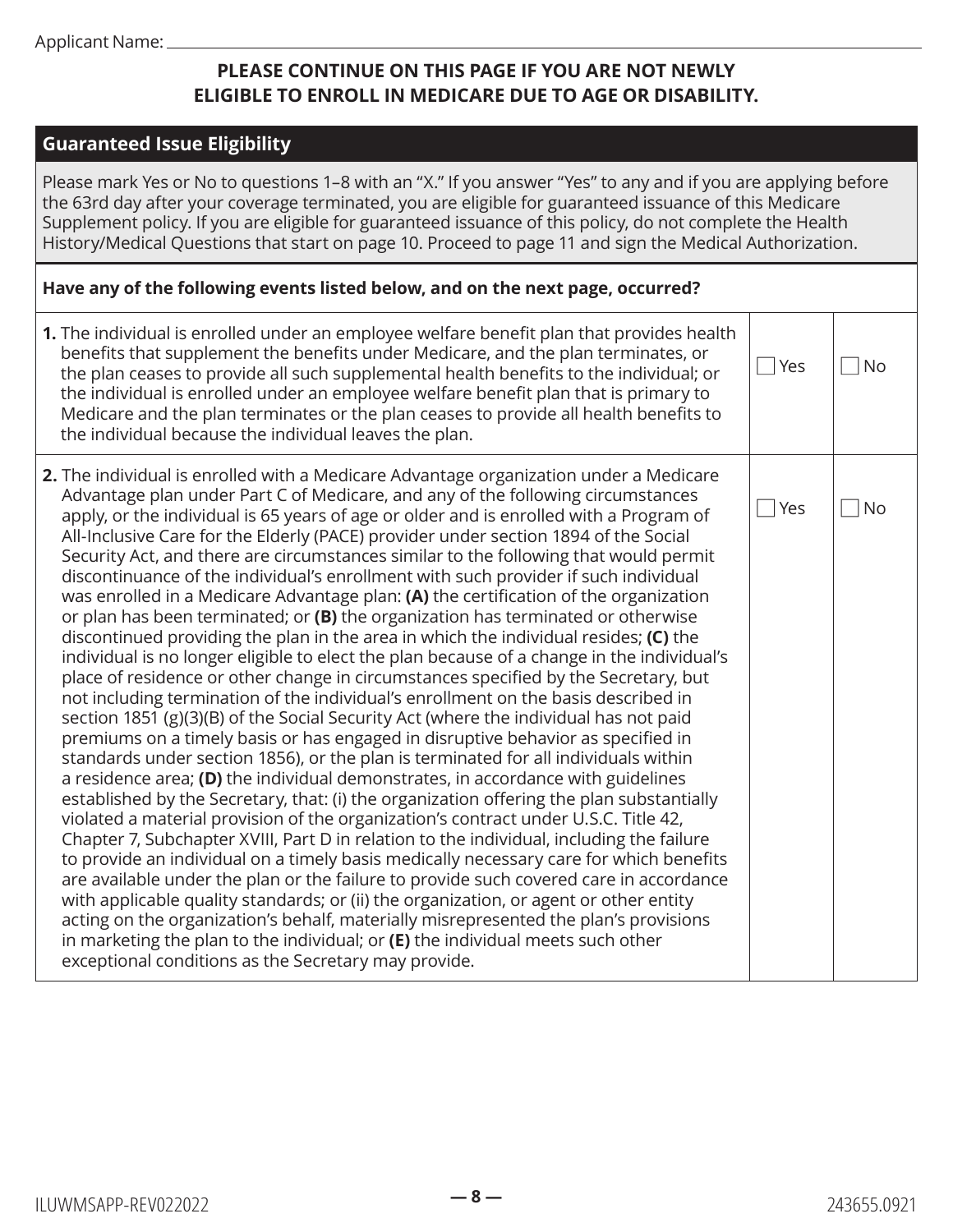| <b>Guaranteed Issue Eligibility</b>                                                                                                                                                                                                                                                                                                                                                                                                                                                                                                                                                                                                                                                                                                                                                                                                         |              |           |
|---------------------------------------------------------------------------------------------------------------------------------------------------------------------------------------------------------------------------------------------------------------------------------------------------------------------------------------------------------------------------------------------------------------------------------------------------------------------------------------------------------------------------------------------------------------------------------------------------------------------------------------------------------------------------------------------------------------------------------------------------------------------------------------------------------------------------------------------|--------------|-----------|
| <b>3.</b> The individual is enrolled with an entity listed in subparagraphs (A)-(D) of this<br>paragraph and enrollment ceases under the same circumstances that would permit<br>discontinuance of an individual's election of coverage under paragraph (2) of this<br>subsection: (A) an eligible organization under a contract under section 1876 of<br>the Social Security Act (Medicare cost); (B) a similar organization operating under<br>demonstration project authority, effective for periods before April 1, 1999; (C) an<br>organization under an agreement under section 1833(a)(1)(A) of the Social Security Act<br>(health care prepayment plan); or (D) an organization under a Medicare Select policy;<br>and                                                                                                              | Yes          | <b>No</b> |
| 4. The individual is enrolled under a Medicare Supplement policy and the enrollment<br>ceases because: (A) of the insolvency of the issuer or bankruptcy of the nonissuer<br>organization; or of other involuntary termination of coverage or enrollment under<br>the policy; (B) the issuer of the policy substantially violated a material provision of<br>the policy; or (C) the issuer, or an agent or other entity acting on the issuer's behalf,<br>materially misrepresented the policy's provisions in marketing the policy to the<br>individual;                                                                                                                                                                                                                                                                                   | Yes          | <b>No</b> |
| 5. The individual was enrolled under a Medicare Supplement policy and terminates<br>enrollment and subsequently enrolls, for the first time, with any Medicare Advantage<br>organization under a Medicare Advantage plan under part C of Medicare, any eligible<br>organization under a contract under section 1876 of the Social Security Act (Medicare<br>cost), any similar organization operating under demonstration project authority, any<br>PACE provider under section 1894 of the Social Security Act, or a Medicare Select<br>policy; and the subsequent enrollment is terminated by the individual during any<br>period within the first 12 months of such subsequent enrollment (during which the<br>individual is permitted to terminate such subsequent enrollment under section 1851<br>(e) of the Social Security Act); or | Yes          | <b>No</b> |
| 6. The individual, upon first becoming enrolled in Medicare part B for benefits at age<br>65 or older, enrolls in a Medicare Advantage plan under part C of Medicare, or with a<br>PACE provider under section 1894 of the Social Security Act, and disenrolls from the<br>plan no later than 12 months after the effective date of enrollment.                                                                                                                                                                                                                                                                                                                                                                                                                                                                                             | Yes          | <b>No</b> |
| 7. The individual enrolls in a Medicare Part D plan during the initial enrollment period<br>and, at the time of enrollment in Part D, was enrolled under a Medicare Supplement<br>policy that covers outpatient prescription drugs and the individual terminates<br>enrollment in the Medicare Supplement policy and submits evidence of enrollment in<br>Medicare Part D along with the application for a policy described in subsection (c)(4) of<br>this section.                                                                                                                                                                                                                                                                                                                                                                        | <b>P</b> Yes | <b>No</b> |
| 8. The individual loses eligibility for health benefits under Title XIX of the Social Security<br>Act (Medicaid).                                                                                                                                                                                                                                                                                                                                                                                                                                                                                                                                                                                                                                                                                                                           | Yes          | No        |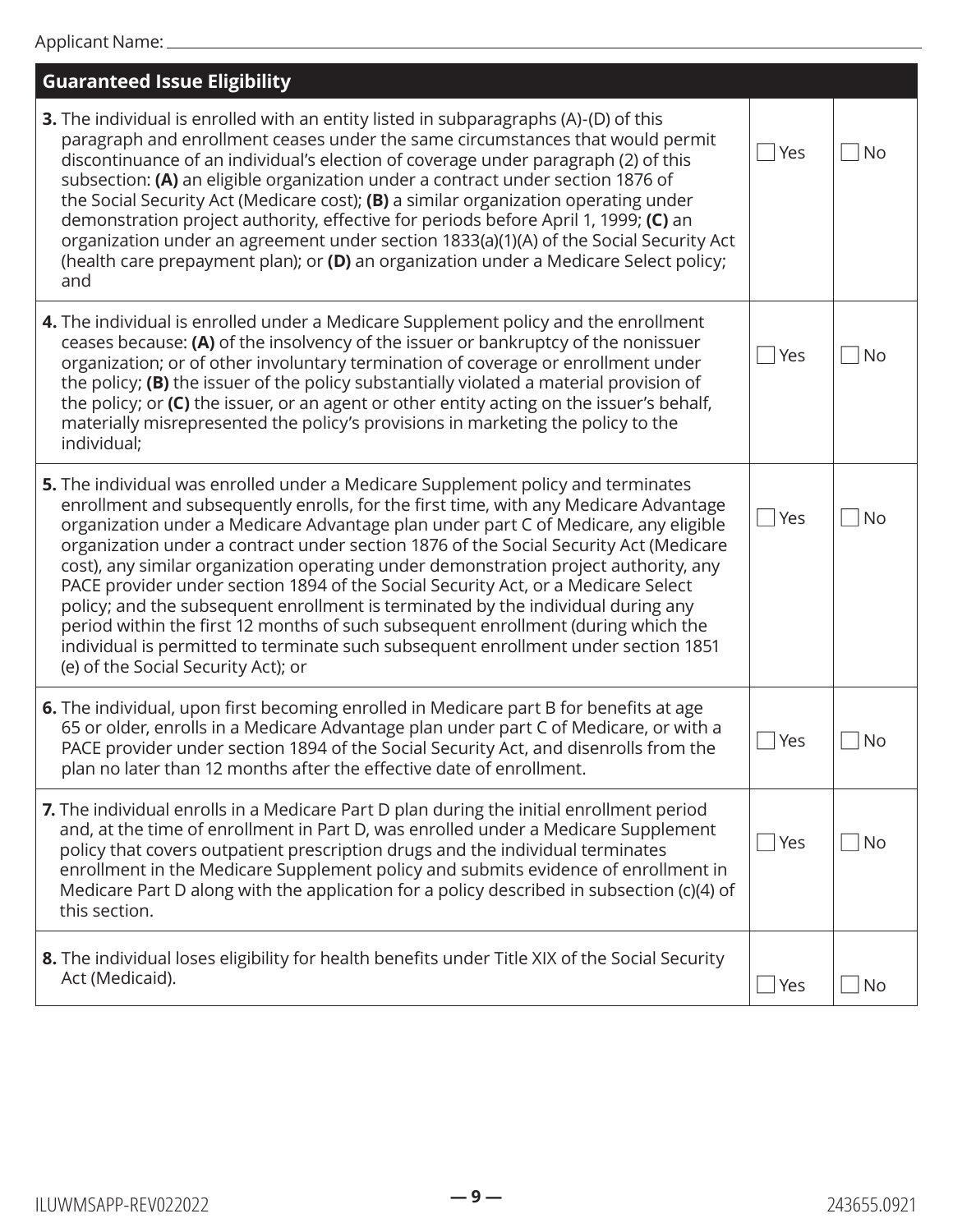| <b>Health History / Medical Questions</b>                                                                                                                                                                                                        |              |                             |  |  |
|--------------------------------------------------------------------------------------------------------------------------------------------------------------------------------------------------------------------------------------------------|--------------|-----------------------------|--|--|
| Note: If you are eligible for Guaranteed Issue or in your Open Enrollment period,<br>'OP<br>you are not required to answer the following health questions. (Continue to page 11.)                                                                |              |                             |  |  |
| Please answer the following health history questions.                                                                                                                                                                                            |              |                             |  |  |
| 1. What is your height?                                                                                                                                                                                                                          | Ft.          | In.                         |  |  |
| 2. What is your weight?                                                                                                                                                                                                                          |              | Lbs.                        |  |  |
| 3. When you first became eligible for Medicare, was it either because of disability or<br>end stage renal disease?                                                                                                                               | Yes          | $\overline{\phantom{a}}$ No |  |  |
| 4. Within the past 3 years, have you been diagnosed, treated, hospitalized or recommended<br>for treatment, including drug therapy, by a physician or any other provider for any of the following:                                               |              |                             |  |  |
| a. Diabetes with amputation, loss of sight or complications affecting the kidney?                                                                                                                                                                | <b>P</b> Yes | <b>No</b>                   |  |  |
| <b>b.</b> Organ or tissue transplant (except cornea)?                                                                                                                                                                                            | Yes          | $ $ No                      |  |  |
| c. Cancer (excluding basal cell or squamous cell cancer of the skin)?                                                                                                                                                                            | Yes          | $ $ No                      |  |  |
| d. Leukemia or Hodgkin's disease?                                                                                                                                                                                                                | Yes          | N <sub>O</sub>              |  |  |
| e. Stroke, Transient Ischemic Attack (TIA), or mini-stroke?                                                                                                                                                                                      | Γ∣Yes        | $\overline{\phantom{a}}$ No |  |  |
| f. Alzheimer's disease, senility, dementia or brain disorder?                                                                                                                                                                                    | $\Box$ Yes   | $\overline{\phantom{a}}$ No |  |  |
| g. Parkinson's disease?                                                                                                                                                                                                                          | l Yes        | No                          |  |  |
| h. Carotid artery disease, heart attack, or heart by-pass surgery or angioplasty?                                                                                                                                                                | <b>P</b> Yes | N <sub>O</sub>              |  |  |
| i. Congestive heart failure or heart valve replacement?                                                                                                                                                                                          | Yes          | $ $ No                      |  |  |
| j. Nephritis or kidney failure?                                                                                                                                                                                                                  | $\Box$ Yes   | $\Box$ No                   |  |  |
| k. Cirrhosis of the liver or Hepatitis C?                                                                                                                                                                                                        | $\Box$ Yes   | No                          |  |  |
| I. Multiple Sclerosis or neuromuscular disorders?                                                                                                                                                                                                | $\vert$ Yes  | $ $ No                      |  |  |
| m. Amyotrophic Lateral Sclerosis (ALS or Lou Gehrig's disease)?                                                                                                                                                                                  | Yes          | <b>No</b>                   |  |  |
| n. Respiratory or lung disease requiring use of oxygen?                                                                                                                                                                                          | $\Box$ Yes   | $\blacksquare$ No           |  |  |
| o. Alcohol or chemical dependency?                                                                                                                                                                                                               | $\Box$ Yes   | No                          |  |  |
| 5. Within the past 3 years, have you been treated for or diagnosed by a member of the<br>medical profession as having Acquired Immune Deficiency Syndrome (AIDS), AIDS<br>Related Complex (ARC) or human immunodeficiency virus (HIV) infection? | Yes          | $\overline{\phantom{a}}$ No |  |  |
| 6. Within the past 2 years, have you been advised to have kidney dialysis, joint<br>replacement, or surgery for the heart, arteries or intestines that has not yet been done?                                                                    | Yes          | $ $ No                      |  |  |
| 7. Within the past 2 years, have you been hospitalized 2 or more times, or have you been<br>confined to a nursing home or other care facility for 14 or more days?                                                                               | Yes          | $\Box$ No                   |  |  |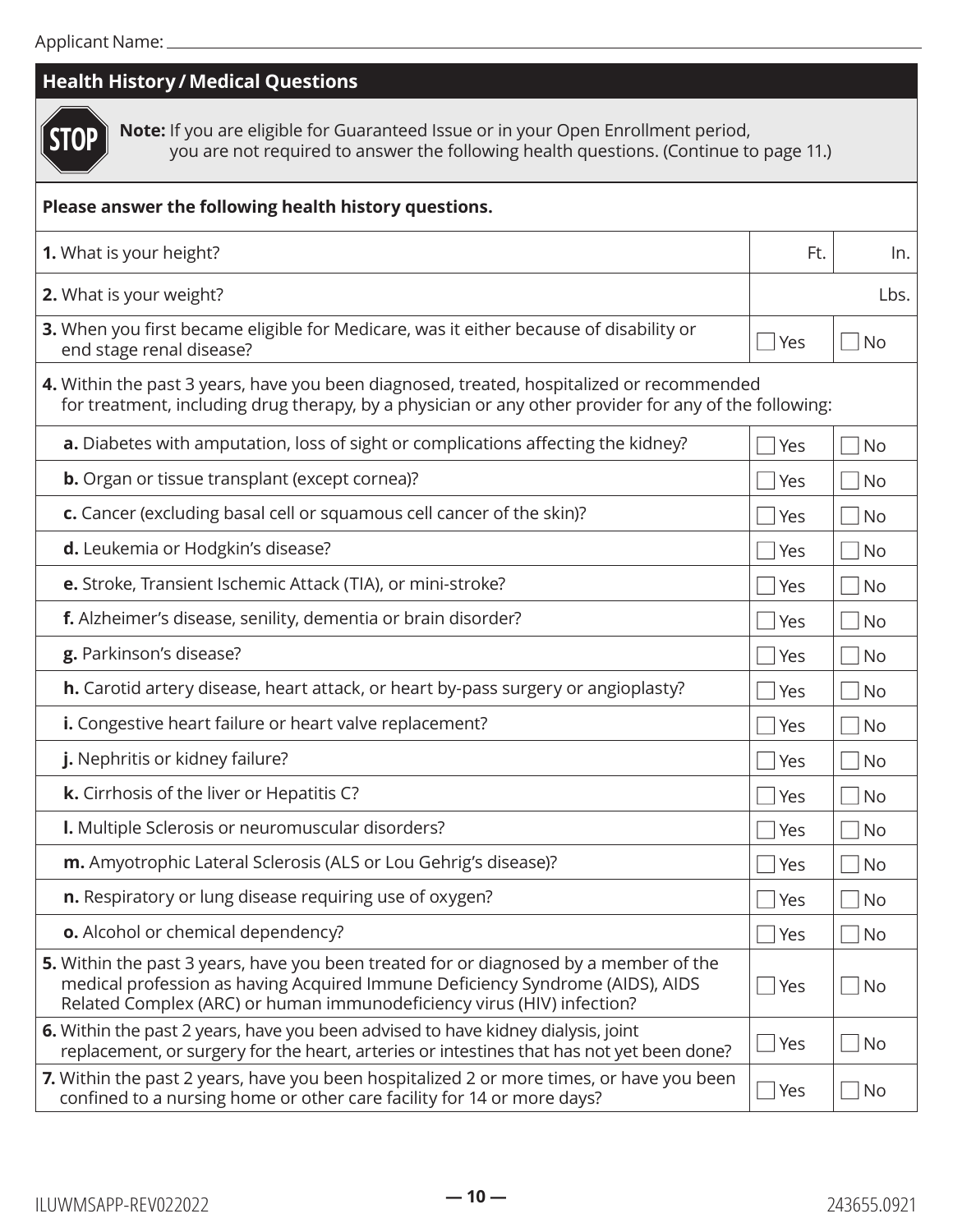| <b>Health History / Medical Questions</b>                                                                                                                                                                                                   |     |    |
|---------------------------------------------------------------------------------------------------------------------------------------------------------------------------------------------------------------------------------------------|-----|----|
| 8. Are you currently confined, or has confinement been recommended within the next<br>6 months to a bed, hospital, nursing facility, or other care facility, or do you need the<br>assistance of a wheelchair or a home health care agency? | Yes | No |
| <b>9.</b> Do you need or receive help from any other person to perform any of the activities<br>below because of health or physical difficulty?                                                                                             | Yes | No |
| • Taking Medications                                                                                                                                                                                                                        |     |    |
| $\cdot$ Eating                                                                                                                                                                                                                              |     |    |
| • Walking                                                                                                                                                                                                                                   |     |    |
| • Bathing                                                                                                                                                                                                                                   |     |    |
| • Dressing                                                                                                                                                                                                                                  |     |    |
| • Toileting                                                                                                                                                                                                                                 |     |    |
| • Moving from place to place in your home                                                                                                                                                                                                   |     |    |
| • Getting in and out of bed or chairs                                                                                                                                                                                                       |     |    |

## **Medical Authorization**

I authorize any medical professional, hospital, clinic or other medical or medically related facility, governmental agency or other person or firm, to disclose to the Company or their authorized representative, information, including copies of records, concerning advice, care or treatment provided to me, including and without limitation, information relating to the use of drugs or alcohol. I also authorize the release of information relating to mental illness. In addition, I authorize the Company to review and research its own records for information.

I understand my authorization is voluntary and that such information will be used by the Company for the purpose of evaluating my application for health insurance. Further, I understand that my authorization is required for the Company to consider my application and to determine whether or not an offer of coverage will be made. No action will be taken on my application without my signed authorization. I understand information obtained with my authorization may be re-disclosed by the Company as permitted or required by law and no longer protected by the federal privacy laws. I understand that I or any authorized representative will receive a copy of this authorization upon request. This authorization is valid from the date signed and shall remain valid for 24 months, unless revoked by me in writing, which I may do at any time by sending a written request to the Company. Any revocation will not affect the activities of the Company prior to receipt of the revocation.

## **SIGNATURE REQUIRED**

*Must be signed in ink and dated to avoid processing delays.*

Applicant:  $\qquad \qquad$  Date:

/ /

# **Questions?**

Call us at our Customer Service toll-free number **877-587-6616**, call your insurance agent at the number listed on page 7, or visit **[www.bcbsil.com](http://www.bcbsil.com)**.